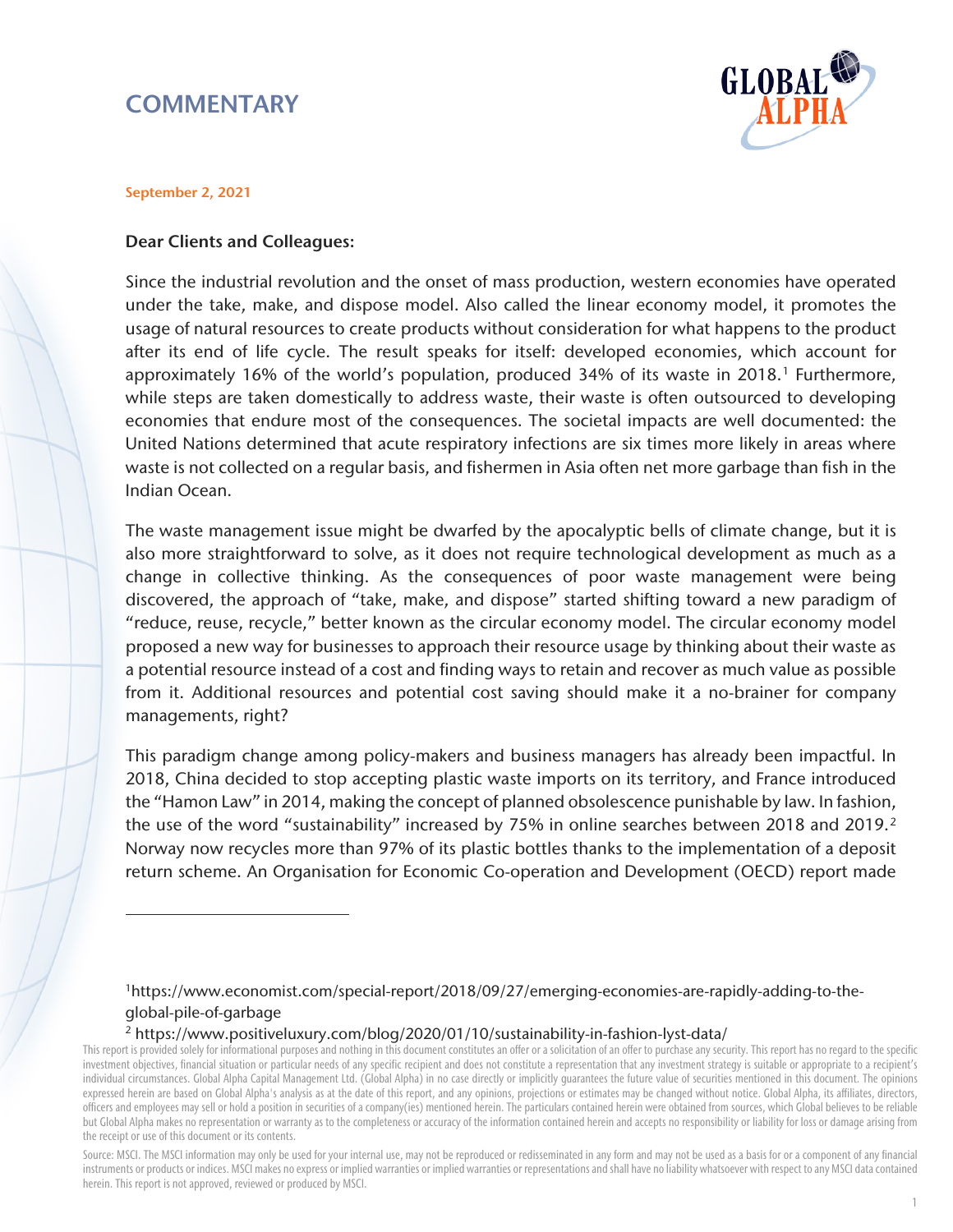## COMMENTARY CONT.



available in 2017 concluded that between 2000 and 2015, 14 out of 20 countries analyzed, saw their waste per capita decrease:<sup>[3](#page-1-0)</sup>



Global Alpha is a strong advocate of the circular economy model and it has been one of our global investment themes for many years. We prefer holding companies with sustainable processes and manufacturing, and we benefit from direct exposure to the reduce, reuse, recycle framework through some of the names we own.

#### Biffa

 $\overline{a}$ 

A UK-based integrated waste management company that operates in three segments: waste removal, waste recycling and disposal, and electricity production. The company has historically derived its growth primarily from premium waste services for industrial and commercial clients, but ambitious regulatory changes and recycling targets for the next decade are expected to provide significant tailwinds to waste recycling and energy-from-waste.

3 https://www.oecd-ilibrary.org/sites/2bf17284-en/index.html?itemId=/content/component/2bf17284 en#figure-d1e2291

<span id="page-1-0"></span>This report is provided solely for informational purposes and nothing in this document constitutes an offer or a solicitation of an offer to purchase any security. This report has no regard to the specific investment objectives, financial situation or particular needs of any specific recipient and does not constitute a representation that any investment strategy is suitable or appropriate to a recipient's individual circumstances. Global Alpha Capital Management Ltd. (Global Alpha) in no case directly or implicitly guarantees the future value of securities mentioned in this document. The opinions expressed herein are based on Global Alpha's analysis as at the date of this report, and any opinions, projections or estimates may be changed without notice. Global Alpha, its affiliates, directors, officers and employees may sell or hold a position in securities of a company(ies) mentioned herein. The particulars contained herein were obtained from sources, which Global believes to be reliable but Global Alpha makes no representation or warranty as to the completeness or accuracy of the information contained herein and accepts no responsibility or liability for loss or damage arising from the receipt or use of this document or its contents.

Source: MSCI. The MSCI information may only be used for your internal use, may not be reproduced or redisseminated in any form and may not be used as a basis for or a component of any financial instruments or products or indices. MSCI makes no express or implied warranties or implied warranties or representations and shall have no liability whatsoever with respect to any MSCI data contained herein. This report is not approved, reviewed or produced by MSCI.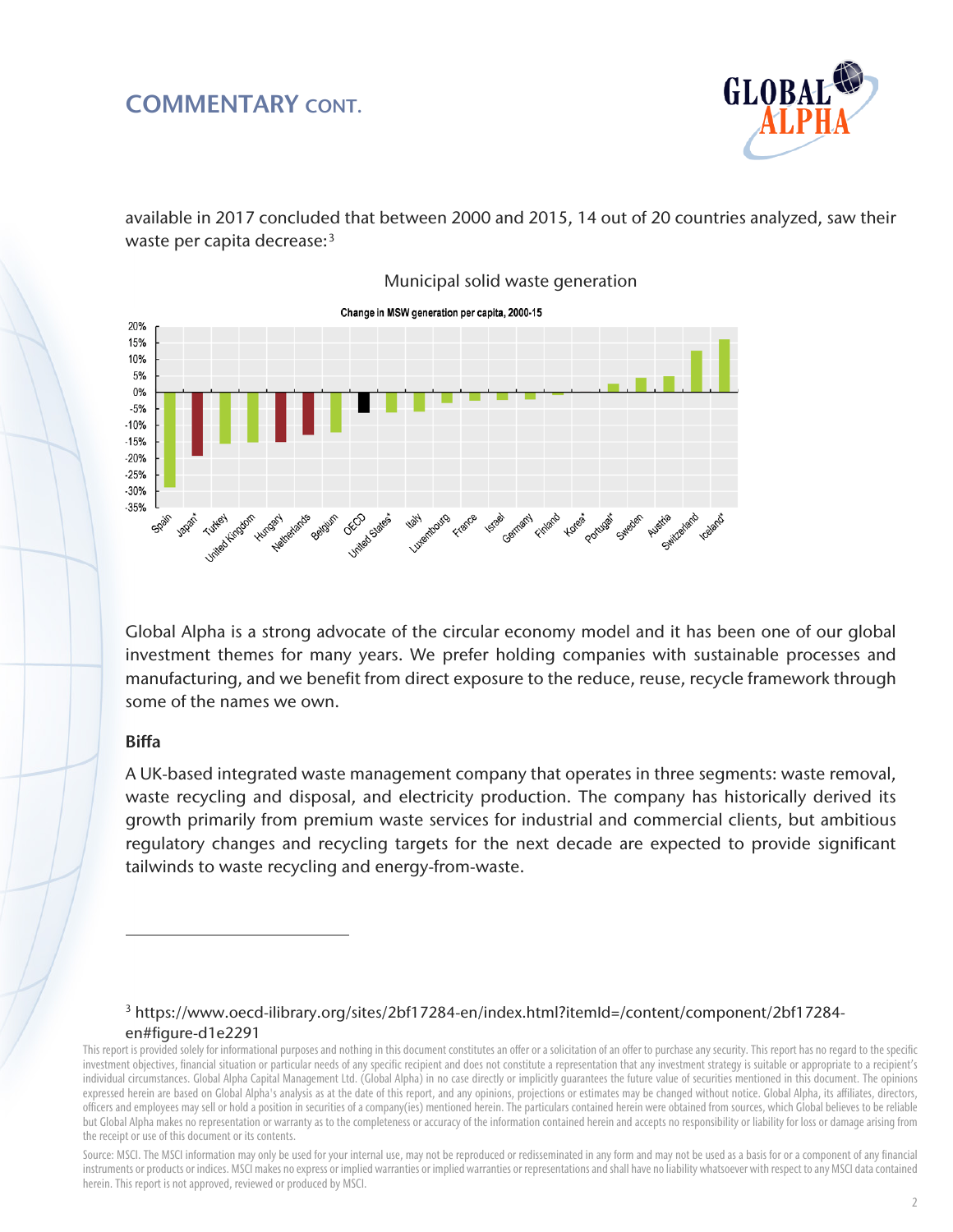# COMMENTARY CONT.



#### Aurubis

Aurubis is the largest copper producer in Europe and among the three largest refined copper producers and recyclers worldwide. Based in Germany but operating in more than 20 countries, Aurubis produces more than one million tonnes of copper cathodes every year from a variety of copper products it recycles. The increase in demand for electric vehicles will provide a continued tailwind for them as they represent both an increased demand for Aurubis's product and a recycling opportunity.

#### Primo Water

North America's leading provider of multi-gallon purified bottled water, Primo Water sells water dispensers, as well as provides refill water services. As the quality of tap water continues to decrease in the United States (US), thanks to its aging water infrastructure, consumers are being driven toward increased bottled water usage. It is estimated that 1 million plastic bottles are purchased every minute in North America, 91% of which are not recycled. Primo Water addresses that problem through its refill water service. The company's five-gallon bottles can save up to 1,100 single-serve plastic bottles through its [4](#page-2-0)0-use lifetime.<sup>4</sup> The company also boasts a much higher collection rate than the national average for its plastic bottles.

#### Daiseki Eco Solutions

Founded in 1996, Daiseki Eco Solutions (Daiseki) inspects, cleans, and analyzes soil contamination and hazardous waste. It also collects and transports industrial waste, such as fluorescent lights and batteries for recycling and disposal. Among the top Japanese players in the industry, Daiseki differentiates itself through its expertise in the recycling segment. When a factory site is converted to commercial or residential use, the soil must be assessed for contamination and potential remediation requirements. Daiseki offers a one-stop solution to general contractors, which provides them with more than half their business. It is the number one player in the soil treatment industry, with a 10% market share in Japan that is steadily increasing.

### Clean Energy Fuel

 $\overline{a}$ 

Clean Energy is the largest provider of natural gas fuel for transportation in North America. With production plants in Michigan, Texas, and California, the company delivered 400 million gallons of

#### 4Data sources: Primo Water Corporation, The Guardian 2017, bottles Up, Live Life Healthy, [\\*National](https://www.nationalgeographic.com/news/2017/07/plastic-produced-recycling-waste-ocean-trash-debris-environment/)  [Geographic.](https://www.nationalgeographic.com/news/2017/07/plastic-produced-recycling-waste-ocean-trash-debris-environment/)

<span id="page-2-0"></span>This report is provided solely for informational purposes and nothing in this document constitutes an offer or a solicitation of an offer to purchase any security. This report has no regard to the specific investment objectives, financial situation or particular needs of any specific recipient and does not constitute a representation that any investment strategy is suitable or appropriate to a recipient's individual circumstances. Global Alpha Capital Management Ltd. (Global Alpha) in no case directly or implicitly guarantees the future value of securities mentioned in this document. The opinions expressed herein are based on Global Alpha's analysis as at the date of this report, and any opinions, projections or estimates may be changed without notice. Global Alpha, its affiliates, directors, officers and employees may sell or hold a position in securities of a company(ies) mentioned herein. The particulars contained herein were obtained from sources, which Global believes to be reliable but Global Alpha makes no representation or warranty as to the completeness or accuracy of the information contained herein and accepts no responsibility or liability for loss or damage arising from the receipt or use of this document or its contents.

Source: MSCI. The MSCI information may only be used for your internal use, may not be reproduced or redisseminated in any form and may not be used as a basis for or a component of any financial instruments or products or indices. MSCI makes no express or implied warranties or implied warranties or representations and shall have no liability whatsoever with respect to any MSCI data contained herein. This report is not approved, reviewed or produced by MSCI.